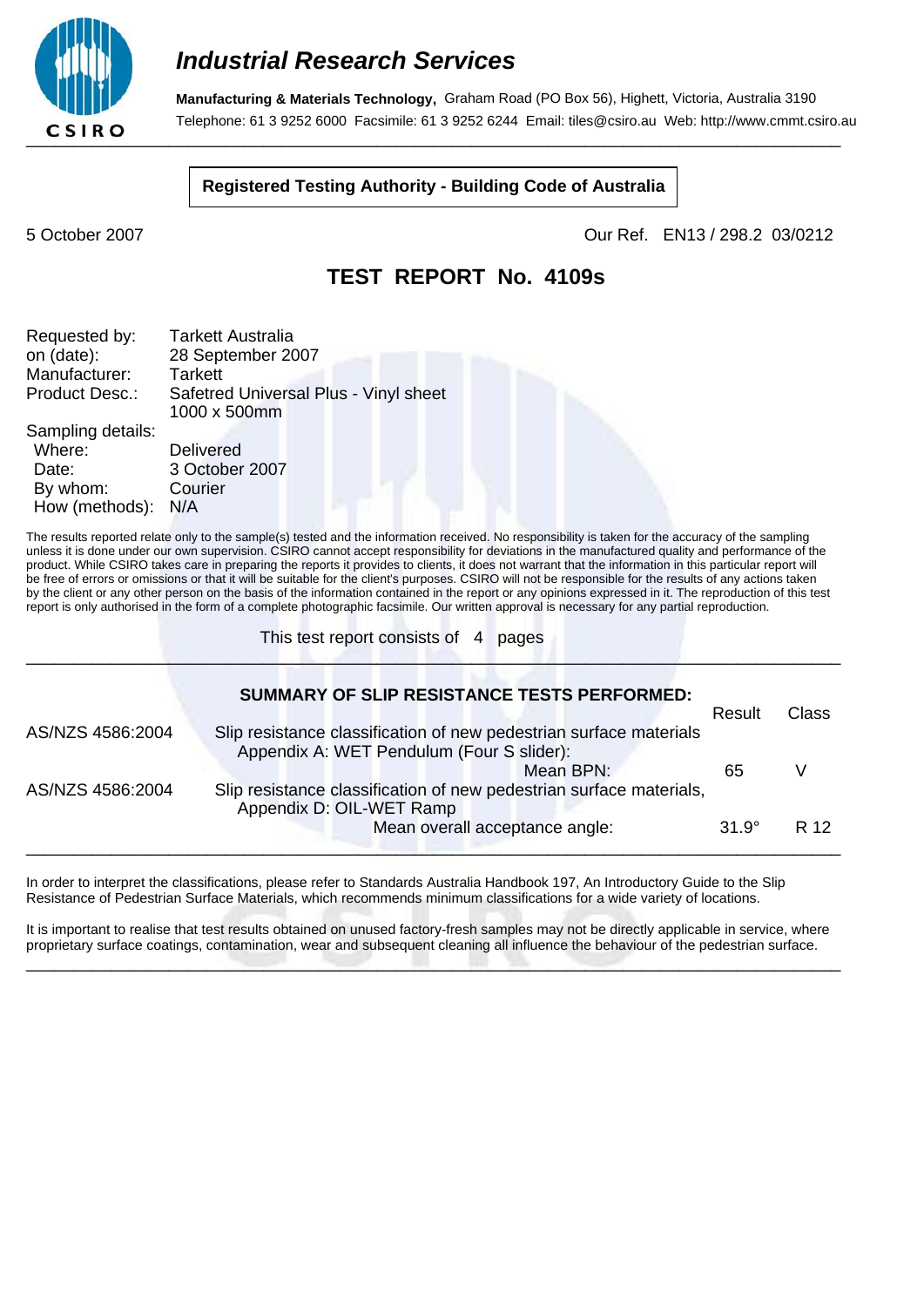

**Manufacturing & Materials Technology,** Graham Road (PO Box 56), Highett, Victoria, Australia 3190 Telephone: 61 3 9252 6000 Facsimile: 61 3 9252 6244 Email: tiles@csiro.au Web: http://www.cmmt.csiro.au

REPORT NO: 4109s 2 of 4 ISSUE DATE: 5 October 2007 MANUFACTURER: Tarkett PRODUCT DESC: Safetred Universal Plus - Vinyl sheet 1000 x 500mm \_\_\_\_\_\_\_\_\_\_\_\_\_\_\_\_\_\_\_\_\_\_\_\_\_\_\_\_\_\_\_\_\_\_\_\_\_\_\_\_\_\_\_\_\_\_\_\_\_\_\_\_\_\_\_\_\_\_\_\_\_\_\_\_\_\_\_\_\_\_\_\_\_\_\_\_\_\_\_\_\_\_\_\_\_\_

#### **SLIP RESISTANCE CLASSIFICATION OF NEW PEDESTRIAN SURFACE MATERIALS**

# TEST CARRIED OUT IN ACCORDANCE WITH AS/NZS 4586:2004 (Appendix A) Test Date: 4 October 2007 \_\_\_\_\_\_\_\_\_\_\_\_\_\_\_\_\_\_\_\_\_\_\_\_\_\_\_\_\_\_\_\_\_\_\_\_\_\_\_\_\_\_\_\_\_\_\_\_\_\_\_\_\_\_\_\_\_\_\_\_\_\_\_\_\_\_\_\_\_\_\_\_\_\_\_\_\_\_\_\_\_\_\_\_\_\_ RESULTS: Location: Slip Resistance Laboratory Rubber slider used: Four S Conditioned with grade P400 paper, dry Sample: Unfixed Cleaning: Acetone Temperature: 23°C \_\_\_\_\_\_\_\_\_\_\_\_\_\_\_\_\_\_\_\_\_\_\_\_\_\_\_\_\_\_\_\_\_\_\_\_\_\_\_\_\_\_\_\_\_\_\_\_\_\_\_\_\_\_\_\_\_\_\_\_\_\_\_\_\_\_\_\_\_\_\_\_\_\_\_\_\_\_\_\_\_\_\_\_\_\_ Pendulum Friction Tester: Munro-Stanley (S/N: 0312, calibrated 01/03/07) Test conducted by: Peter Westgate Specimen 1 2 3 4 5 Last 3 swings 66 66 65 65 63  **66 66 65 64 62 66 66 65 64 61 Averages 66 66 65 64 62 Mean BPN : 65 CLASS : V**

Where products are to be used in wet barefoot areas, it is more appropriate to test to Appendix C of AS/NZS 4586 (which is technically equivalent to DIN 51097).

\_\_\_\_\_\_\_\_\_\_\_\_\_\_\_\_\_\_\_\_\_\_\_\_\_\_\_\_\_\_\_\_\_\_\_\_\_\_\_\_\_\_\_\_\_\_\_\_\_\_\_\_\_\_\_\_\_\_\_\_\_\_\_\_\_\_\_\_\_\_\_\_\_\_\_\_\_\_\_\_\_\_\_\_\_\_

#### **WET PENDULUM TEST METHOD**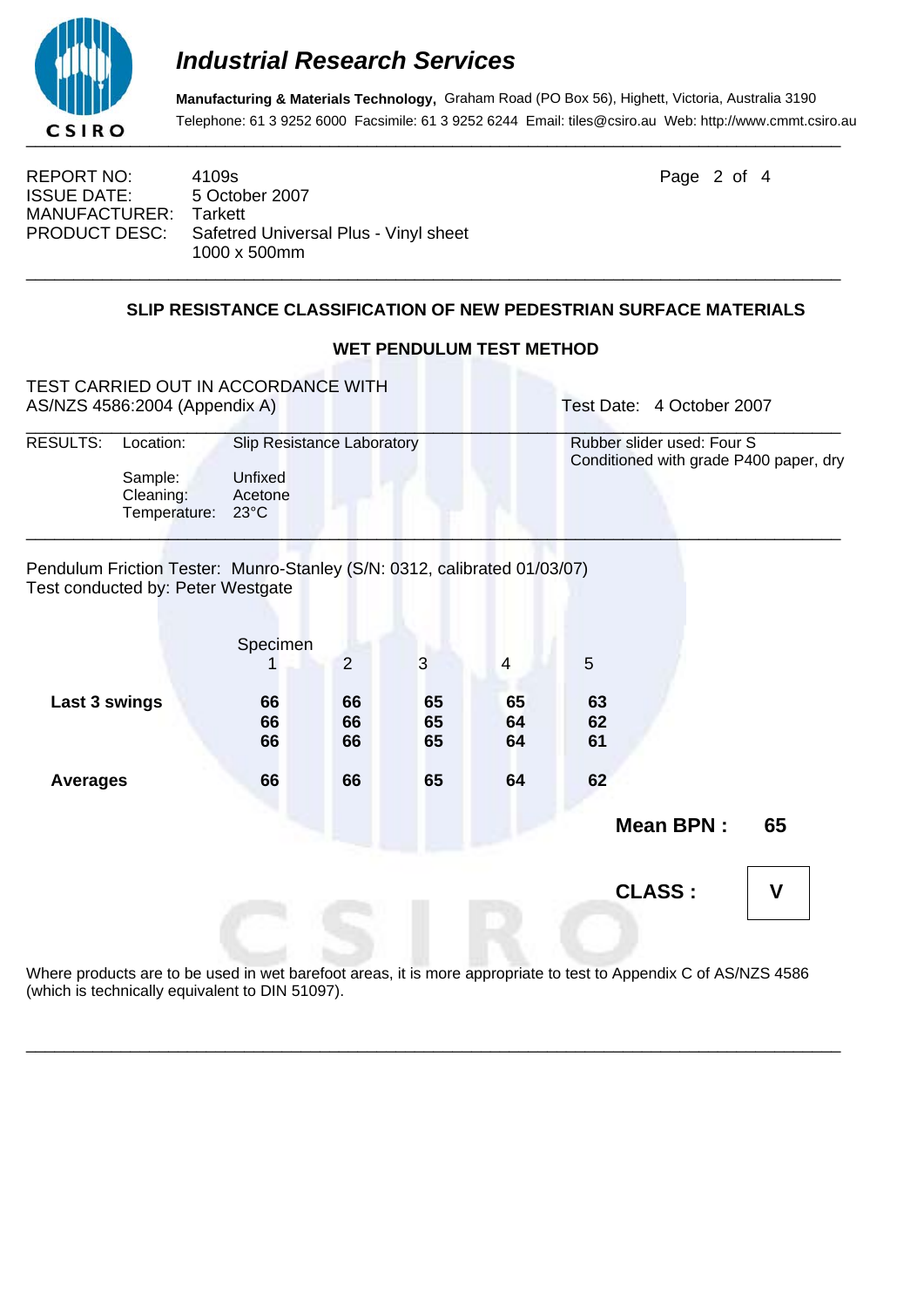

**Manufacturing & Materials Technology,** Graham Road (PO Box 56), Highett, Victoria, Australia 3190 Telephone: 61 3 9252 6000 Facsimile: 61 3 9252 6244 Email: tiles@csiro.au Web: http://www.cmmt.csiro.au

REPORT NO: 4109s **Page 3 of 4** ISSUE DATE: 5 October 2007 MANUFACTURER: Tarkett<br>PRODUCT DESC: Safetree Safetred Universal Plus - Vinyl sheet 1000 x 500mm

### **SLIP RESISTANCE CLASSIFICATION OF NEW PEDESTRIAN SURFACE MATERIALS**

\_\_\_\_\_\_\_\_\_\_\_\_\_\_\_\_\_\_\_\_\_\_\_\_\_\_\_\_\_\_\_\_\_\_\_\_\_\_\_\_\_\_\_\_\_\_\_\_\_\_\_\_\_\_\_\_\_\_\_\_\_\_\_\_\_\_\_\_\_\_\_\_\_\_\_\_\_\_\_\_\_\_\_\_\_\_

| TEST CARRIED OUT IN ACCORDANCE WITH<br>AS/NZS 4586:2004 (Appendix D) |            | Test Date: 5 October 2007 |  |  |
|----------------------------------------------------------------------|------------|---------------------------|--|--|
| Location:<br><b>Slip Resistance Laboratory</b>                       |            |                           |  |  |
| Sample Fixed                                                         |            |                           |  |  |
| Joint width: 0 mm                                                    |            |                           |  |  |
| Surface structure:<br>Smooth<br>Profiled<br>  X                      | Structured |                           |  |  |
| <b>RESULTS</b>                                                       |            |                           |  |  |
| Mean overall acceptance angle:                                       | 31.9°      |                           |  |  |
| <b>Displacement space:</b>                                           | not tested |                           |  |  |
| <b>CLASSIFICATION:</b>                                               |            |                           |  |  |
| <b>Slip Resistance Assessment Group:</b>                             | R 12       |                           |  |  |
| <b>Displacement Space Assessment Group:</b>                          |            |                           |  |  |
|                                                                      |            |                           |  |  |

### **OIL-WET RAMP TEST METHOD**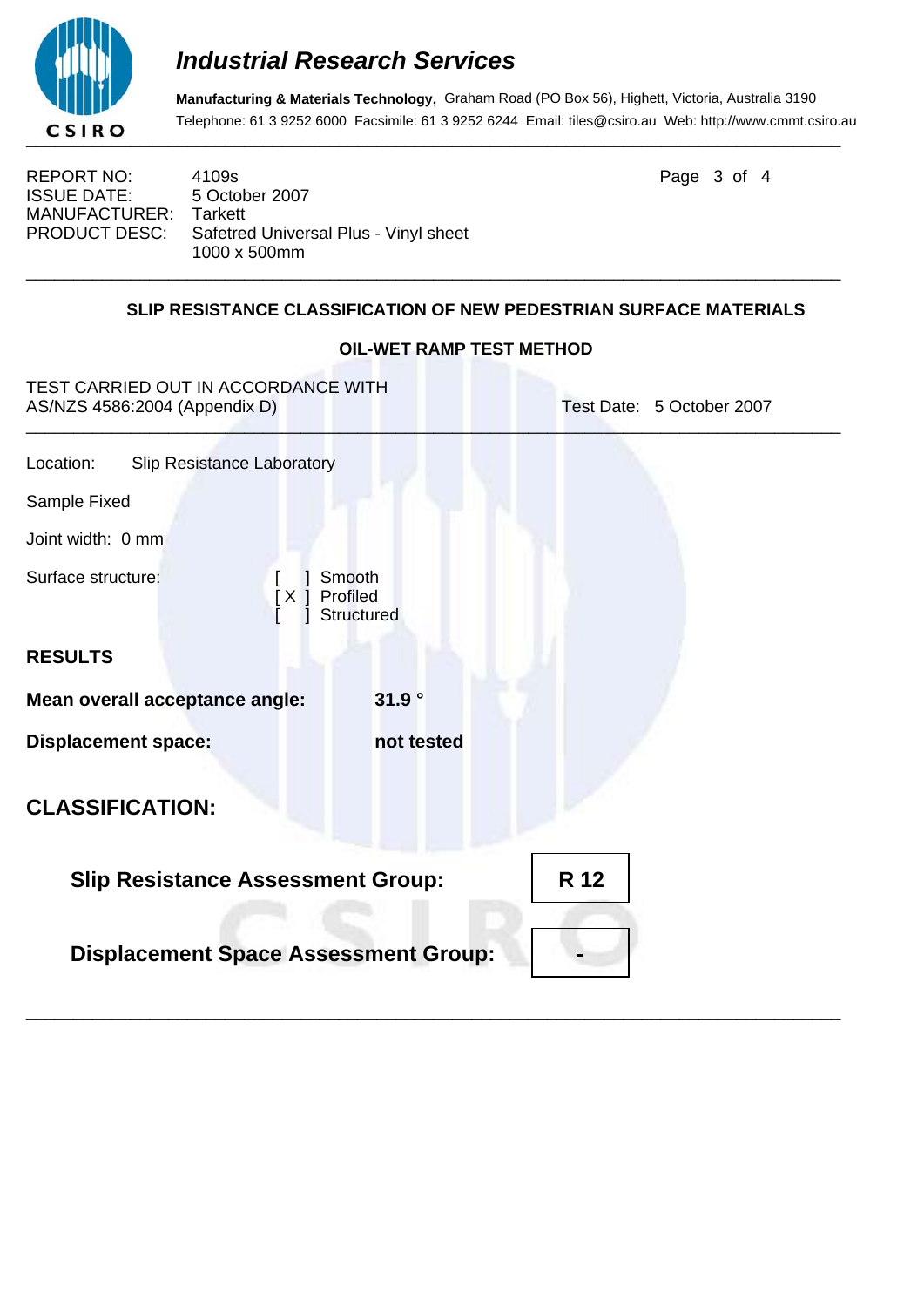

**Manufacturing & Materials Technology,** Graham Road (PO Box 56), Highett, Victoria, Australia 3190 Telephone: 61 3 9252 6000 Facsimile: 61 3 9252 6244 Email: tiles@csiro.au Web: http://www.cmmt.csiro.au

ISSUE DATE: 5 October 2007 MANUFACTURER: Tarkett<br>TILE DESC: Safetree

REPORT NO: 4109s Page 4 of 4 Safetred Universal Plus - Vinyl sheet 1000 x 500mm

Date and Place 5 October 2007, Highett, Vic

\_\_\_\_\_\_\_\_\_\_\_\_\_\_\_\_\_\_\_\_\_\_\_\_\_\_\_\_\_\_\_\_\_\_\_\_\_\_\_\_\_\_\_\_\_\_\_\_\_\_\_\_\_\_\_\_\_\_\_\_\_\_\_\_\_\_\_\_\_\_\_\_\_\_\_\_\_\_\_\_\_\_\_\_\_\_

Name, Title and Digital Signature:



**DAVID WEEKS Technical Officer**

Tel: 61 3 92526064 Fax: 61 3 92526011 Email: David.Weeks@csiro.au

**Consulting services are available if further detailed analysis of the test results are required.**

\_\_\_\_\_\_\_\_\_\_\_\_\_\_\_\_\_\_\_\_\_\_\_\_\_\_\_\_\_\_\_\_\_\_\_\_\_\_\_\_\_\_\_\_\_\_\_\_\_\_\_\_\_\_\_\_\_\_\_\_\_\_\_\_\_\_\_\_\_\_\_\_\_\_\_\_\_\_\_\_\_\_\_\_\_\_

PR:W051007-11:58:52